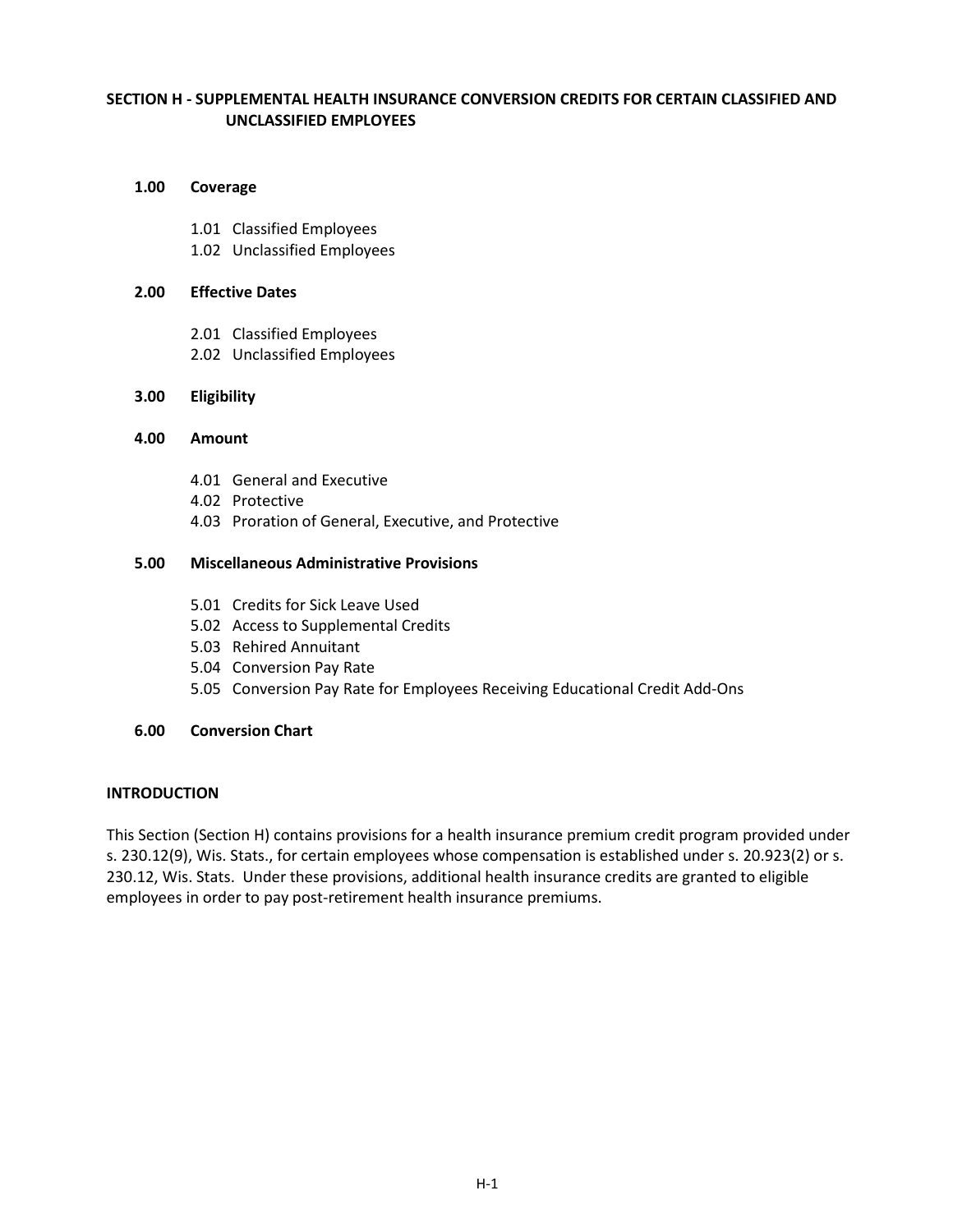#### **1.00 Coverage**

#### **1.01 Classified Employees**

The provisions of this Section (Section H) apply to all permanent or project employees in the classified service except those in positions allocated to pay schedule 04.

**For purposes of this Section, layoff will not include temporary, school year, seasonal, or sessional layoff.**

#### **1.02 Unclassified Employees**

The provisions of this Section (Section H) apply to the following unclassified employees:

- (1) Constitutional officers and other state officials in positions identified in s. 20.923(2), Wis. Stats., including the following:
	- (a) Justices of the supreme court, court of appeals judges, and circuit court judges;
	- (b) State senators and representatives to the assembly;
	- (c) The governor, lieutenant governor, secretary of state, state treasurer and attorney general;
	- (d) The state superintendent of public instruction;
	- (e) District attorneys.
- (2) "ESG" employees in positions identified under ss. 20.923(4), (8), (9), and (12), Wis. Stats., in the executive or legislative branches;
- (3) All other unclassified employees in the executive branch except for employees whose pay is specifically excluded from governance by the pay provisions of this plan under s. 230.12(1)(a)1.b., Wis. Stats., or employees who would be limited term employees (LTEs) if their employment were in the classified service.

### **2.00 Effective Dates**

#### **2.01 Classified Employees**

For all classified employees except those employees in positions allocated to pay schedule 04, the provisions of this Section (Section H) took effect on January 21, 1996 or took effect in accordance with previous collective bargaining agreements.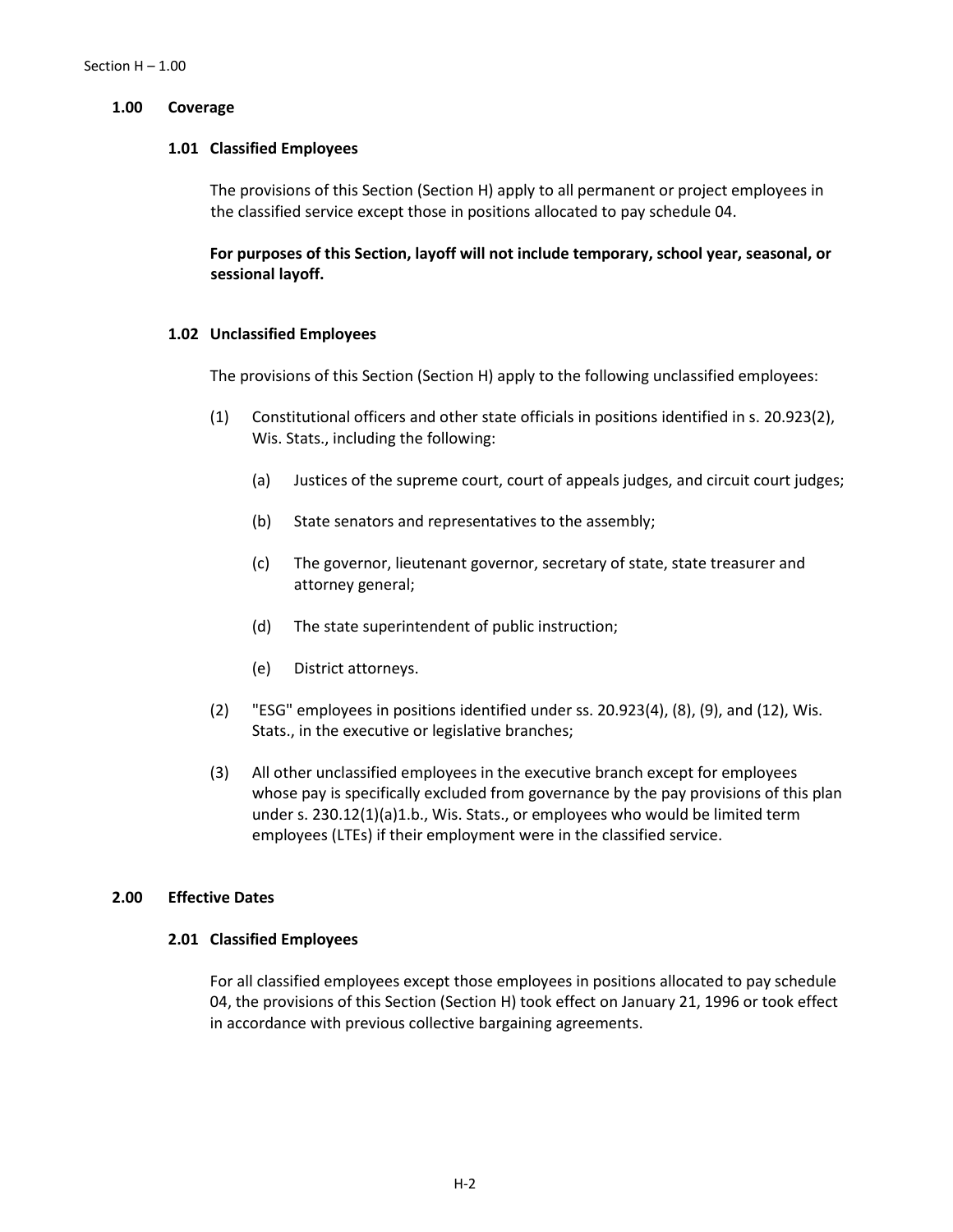## **2.02 Unclassified Employees**

- (1) For unclassified employees, other than those specified in (2) below, the provisions of this Section (Section H) took effect on January 21, 1996.
- (2) For constitutional officers, other state officials, and unclassified employees serving fixed-term appointments, the provisions of this section took effect as specified under (a) through (f), below:
	- (a) For justices and judges: when any justice or judge took the oath of office, on or after January 21, 1996. (The Honorable Patrick C. Haughney was sworn in as a circuit court judge on April 29, 1996. These provisions, therefore, took effect for all judges and justices as of that date.)
	- (b) For Legislative members: January 6, 1997.
	- (c) For the governor, lieutenant governor, secretary of state, state treasurer and attorney general: January 4, 1999.
	- (d) For the state superintendent of public instruction: July 1, 1997.
	- (e) For district attorneys: January 6, 1997.
	- (f) For unclassified employees appointed to fixed-term positions: upon appointment or reappointment, on or after January 21, 1996.

**NOTE:** Under Art. IV, Sec. 26, sub. (2), Wis. Const., the compensation of a public officer "may not be increased or diminished during the term of office," except as provided under that section. Art. IV, Sec. 26, par. (2)(b), Wis. Const., further provides that, "Any increase in the compensation of members of the legislature shall take effect, for all senators and representatives to the assembly, after the next general election beginning with the new assembly term." The supplemental health insurance premium credits provided in this section constitute an increase in compensation for the affected employees. Such employees, therefore, first become eligible for the supplemental credits on the dates specified in 2.02(2) of this Section (Section H). For such employees, the provisions of this Section (Section H), therefore, took effect as specified in 2.02(2) of this Section (Section H).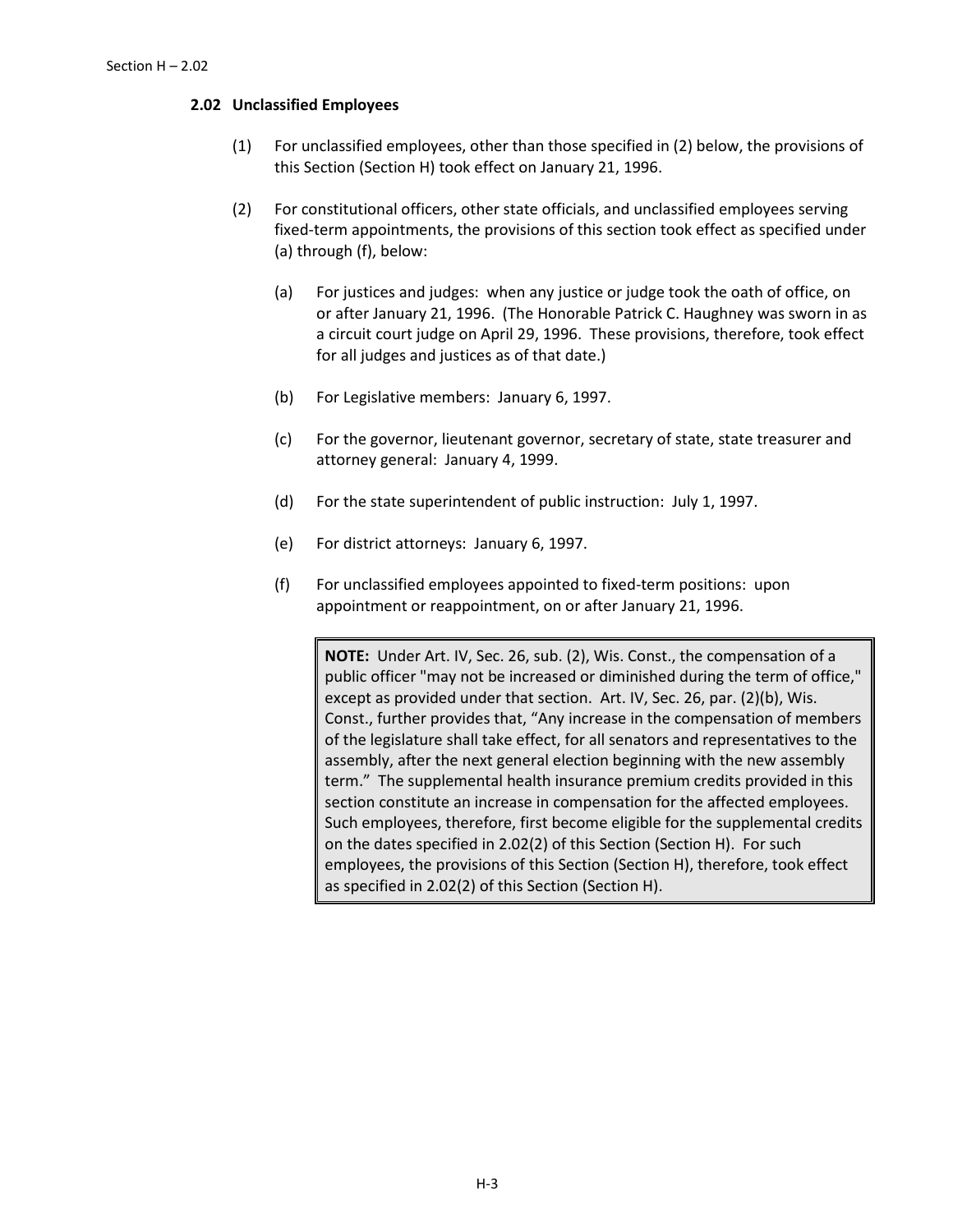**NOTE:** Under s. 978.12(1)(a)2., Wis. Stats., "If an individual is appointed to fill a vacancy in the office of the district attorney, the appointee shall be compensated for the residue of the unexpired term at the same rate that applied to the individual who vacates the office filled by the appointee on the date the vacancy occurs." The supplemental health insurance premium credits provided in this section constitute an increase in compensation for the affected employees. For such employees, the provisions of this Section (Section H), therefore, took effect as specified in 2.02(2) of this Section (Section H).

# **3.00 Eligibility**

The following supplemental health insurance conversion credits are provided for covered employees who, on or after January 24, 2004, are laid off or retire from the service, or for the surviving insured dependents of employees who are laid off or die while in service, under the following conditions:

- (1) The credits shall be based upon an employee's full number of years of adjusted continuous service on the date of retirement, layoff or death.
- (2) The credits shall be calculated based on the employee's sick leave balance on the date of retirement, layoff or death.
- (3) An employee is not required to retire immediately upon termination from the service to be eligible if the employee has 20 years of creditable service under the Wisconsin Retirement System. See ss. 40.02(25)(b)6e. and 40.95(1)(a) intro, Wis. Stats.

# **4.00 Amount**

#### **4.01 General and Executive**

For employees who retire, are laid off, or die while in state service with at least fifteen (15) full years of adjusted continuous service, the employer shall match each one (1) hour of accumulated sick leave up to a maximum of fifty-two (52) hours per year multiplied by the number of years of service through twenty-four (24) years. For years of adjusted continuous service over twenty-four (24) years, the employer shall match each one (1) hour of accumulated sick leave credit up to a maximum of one hundred and four (104) hours per year multiplied by the number of years of continuous service over twenty four (24) years.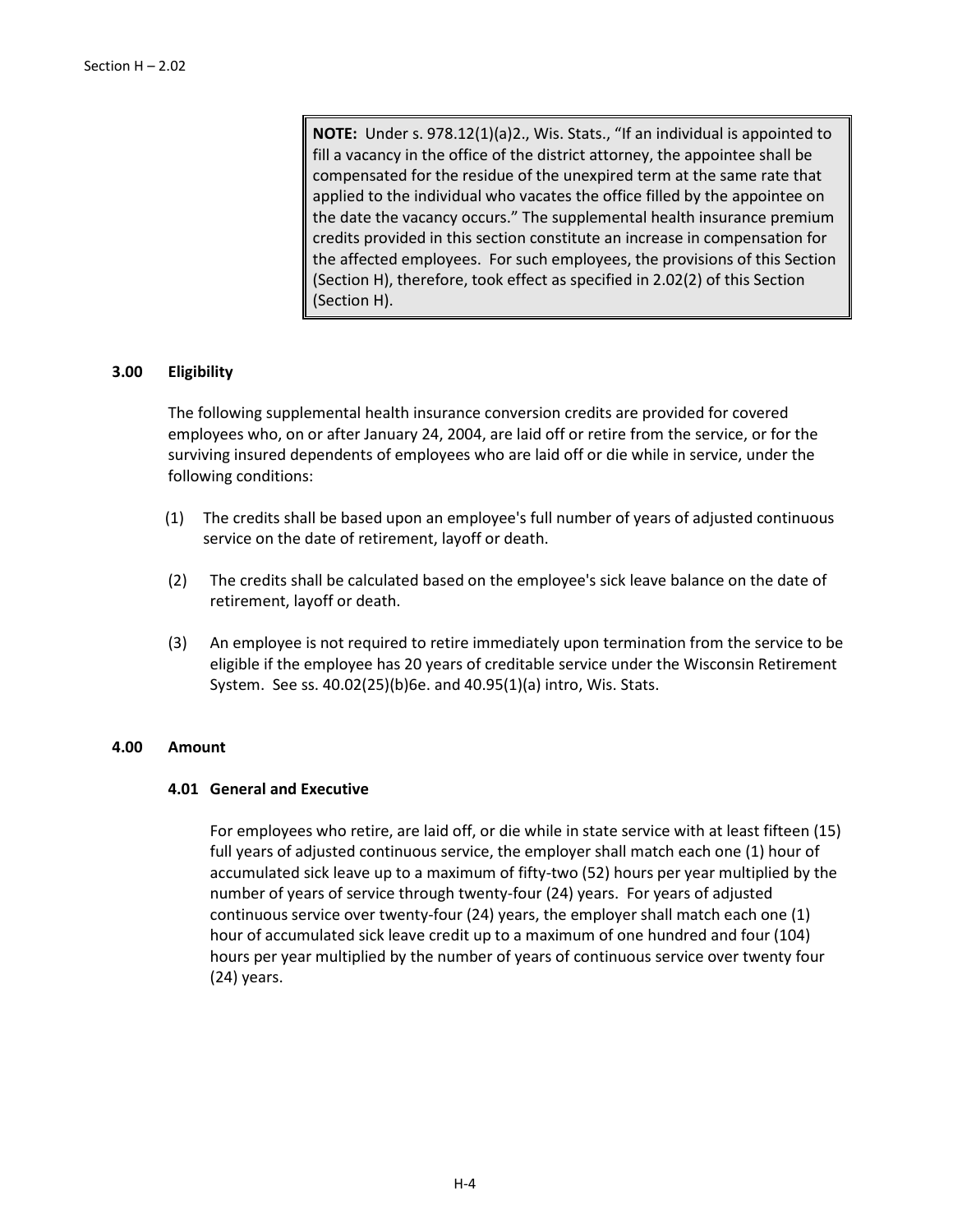# **4.02 Protective**

For employees who have earned all of their adjusted continuous service while having protective occupation status and who retire, are laid off, or die while in state service with at least fifteen (15) full years of adjusted continuous service, the employer shall match each one (1) hour of accumulated sick leave up to a maximum of seventy-eight (78) hours per year multiplied by the number of years of service through twenty-four (24) years. For years of adjusted continuous service over twenty-four (24) years, the employer shall match each one (1) hour of accumulated sick leave credit up to a maximum of one hundred and four (104) hours per year multiplied by the number of years of continuous service over twenty-four (24) years.

# **4.03 Proration of General, Executive, and Protective**

Employees who have earned part of their adjusted continuous service while in protective occupation status shall have their credits prorated as specified in (1) or (2) below.

- (1) If at the time of retirement, layoff, or death, the employee has adjusted continuous service of less than twenty-five (25) years, multiply the number of years as general and/or executive by fifty-two (52) hours. Multiply the number of years as protective by seventy-eight (78) hours. Combine these totals to determine the maximum matching credits.
- (2) If at the time of retirement, layoff, or death, the employee has adjusted continuous service of over twenty-four (24) years, determine the proration based on the first twenty-four (24) years of service and then add one hundred and four (104) hours for each year of adjusted continuous service over twenty-four (24) years.

# **5.00 Miscellaneous Administrative Provisions**

# **5.01 Credits for Sick Leave Used**

- (1) Employees who suffer from a personal illness or injury that requires them to use at least five hundred (500) hours of accrued sick leave during the three (3) years immediately prior to retirement, layoff, or death shall receive five hundred (500) hours credited to this account upon retirement, layoff, or death.
- (2) Employees shall be required to provide medical documentation of such illness or injury to the employer on forms provided by the employer at the time the leave is taken. Employees who have suffered such an illness or injury during the three (3) years immediately preceding the effective date of this benefit shall also be required to provide supporting medical documentation.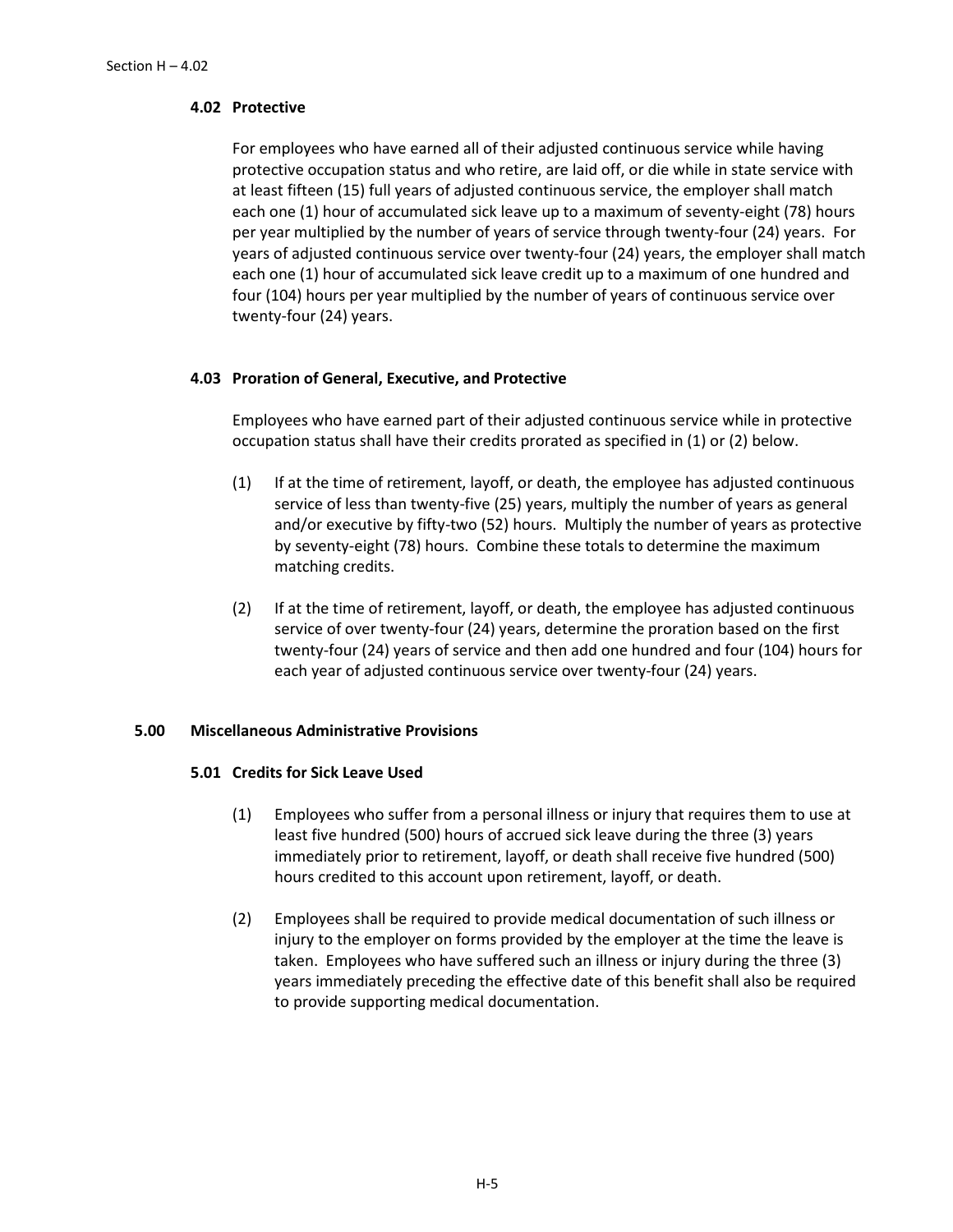#### **5.02 Access to Supplemental Credits**

Access to these credits for payment of post-retirement health insurance premiums shall occur only after all Accumulated Sick Leave Conversion Credits (ASLCC) have been exhausted.

Credits granted to a laid off employee or that person's surviving insured dependents, shall be available until credits are exhausted, the laid off employee is reemployed, or five (5) years have elapsed from the date of layoff, whichever occurs first.

#### **5.03 Rehired Annuitant**

In the event an employee returns to a position covered by these provisions after having retired, the credits in this account shall be held in escrow until the employee again retires. The credits will then be adjusted to reflect additional years of continuous service and sick leave accrual.

### **5.04 Conversion Pay Rate**

Sick leave shall be converted to credits using the employee's highest base pay rate received as a state employee in an appointment providing sick leave, as defined in s. ETF 10.01 (3e), Wis. Admin. Code.

#### **5.05 Conversion Pay Rate for Employees Receiving Educational Credit Add-ons**

The educational credit add-on set forth in Section A., 4.12 of this Plan will be considered a part of an employee's basic pay rate for purposes of the supplemental health insurance conversion credits provided under this Section (Section H). This treatment of the educational credit add-on applies to participants in the Wisconsin Retirement System who apply for the conversion of unused sick leave credits on or after July 4, 1999.